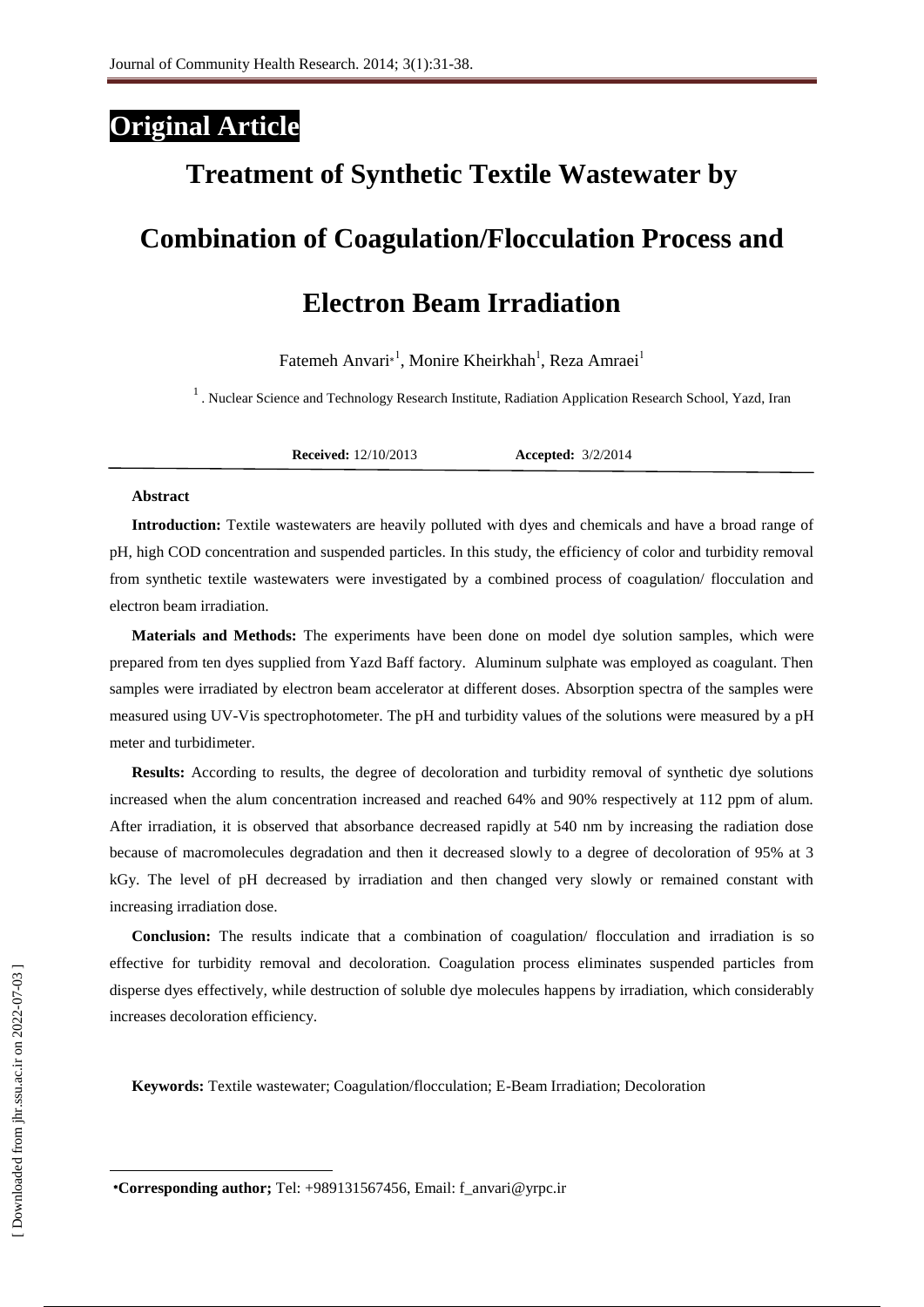#### **Introduction**

Textile dyeing processes are among the most environmentally unfriendly industrial processes, because they produce colored wastewaters that are heavily polluted with dyes, alkali, acid, salt, textile auxiliaries and suspended particles  $[1, 2]$ .

Due to the limitation of the water resources, there are many studies on developing new methods to reuse wastewater. Since biological treatment is insufficient to remove the color, the application of specific treatments is required. There are different techniques to achieve color removal, among them the most used are: Activated carbon adsorption, membrane filtration, coagulation-flocculation process, treatment with ozone and electrochemical oxidation [3-5].

In the textile industry, the choice of more effective and less expensive treatment processes or their combinations depends on the dyestuffs and dyeing methods used during the production <sup>[1]</sup>. Coagulation/flocculation is a relatively simple physical-chemical technique that may be employed successfully for the treatment of water and wastewater. Aluminum sulphate  $(Al_2(SO_4)_3)$ , ferric chloride  $(FeCl_3)$ and other metal salts were commonly used as coagulants  $[6,7]$ . Surfactants and dyes with high molecular weights are removed by coagulation/flocculation processes followed by the sedimentation, flotation and filtration [1].

Colloidal particles, which are present in water and wastewater, generally have negative

charges. They repel each other due to the charges and remain suspended in water and wastewater for a long time. The objective of coagulation is to destabilize the suspension by coating the negatively charged surface of colloidal particles with positively charged species. When a coagulant such as aluminum salt is added to wastewater, a series of soluble hydrolysis species are formed that have positive or negative charges depending on the wastewater pH. The positively charged hydrolysis species can be absorbed onto the surface of colloidal particles and destabilize the stable colloidal particles. This mechanism is called charge neutralization<sup>[7]</sup>. The main advantage of this method is decoloration of the waste stream due to the removal of dye molecules from effluent, and not due to a partial decomposition of dyes, which can lead to an even more potentially harmful and toxic aromatic compound [1, 8, 9].

Advanced oxidation processes (AOPs) are based on the generation of hydroxyl radicals in water, which are highly oxidative, while nonselective oxidants are able to oxidize organic compounds particularly unsaturated organic compounds such as azo dyes  $[10, 11]$ . Ionizing Radiation of wastewater as an advanced oxidation process creates three short-life intermediates: hydroxyl radical ('OH), hydrated electron  $(e_{aq})$  and hydrogen atom (H<sup>t</sup>). It is considered that hydroxyl radical has the major role in degradation of the dye chromophore  $[2, 11, 12]$ . At sufficiently high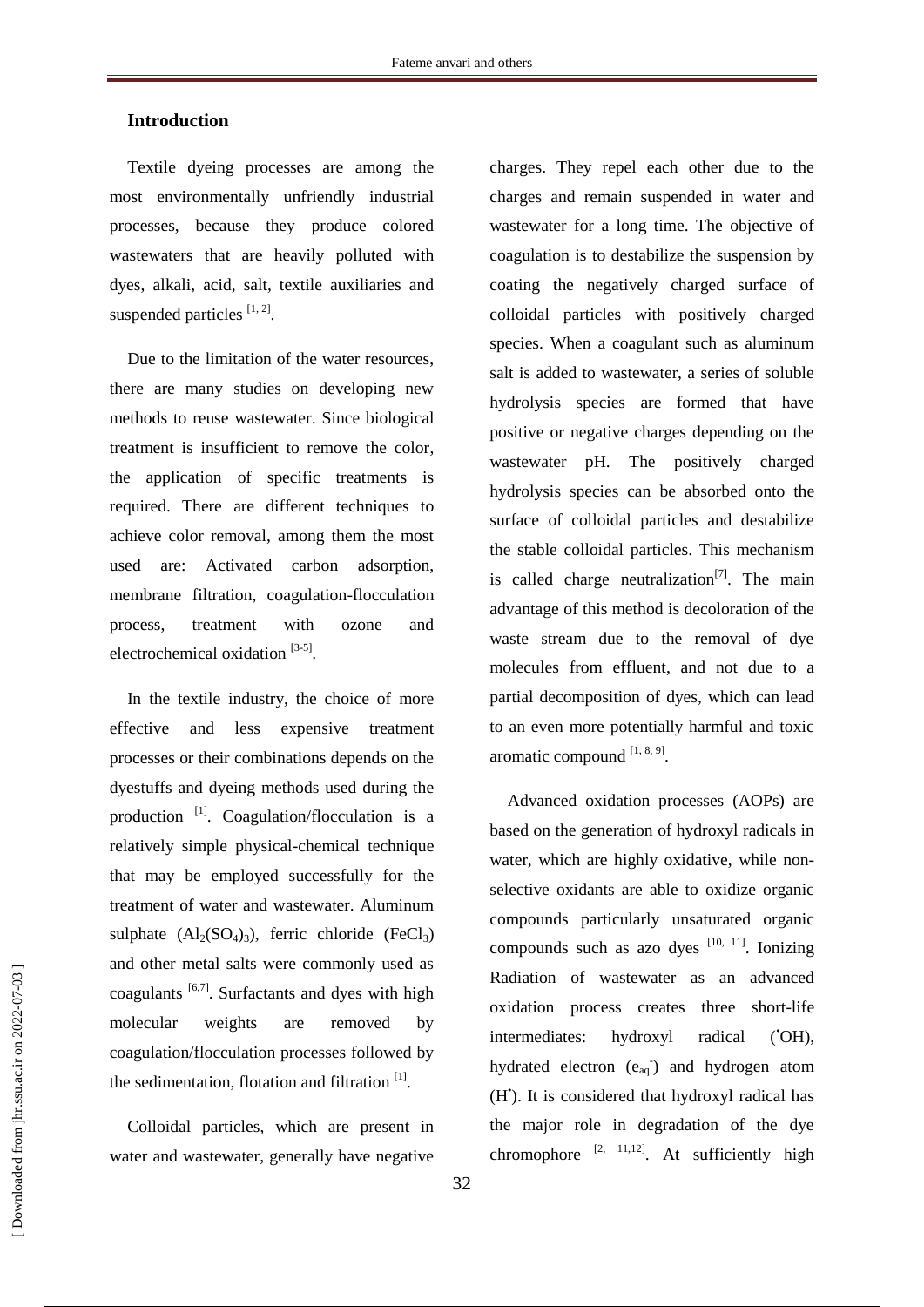absorbed doses, these transformation can result in complete decomposition of the organic pollutants in the wastewater. Also, efficiency of the process are notably influenced by irradiation conditions and wastewater compositions [13-16].

This high energy electron beam has been reported by researchers to be effective for removal of colored water containing various dyes such as direct, reactive and disperse  $[2, 11, 1]$ <sup>12]</sup>. From economic point of view, a combination of radiation and conventional methods, such as coagulation is the most promising [17].

In this study, the efficiency of color and turbidity removal from synthetic textile wastewater samples were investigated by a combined process of coagulation/ flocculation and electron beam irradiation.

#### **Materials and Methods**

The experiments have been done on model dye solution samples, prepared from ten dyes according to table 1 that were supplied from Yazd Baff textile factory. Aluminum sulphate  $(Al_2(SO_4)_3.18 H_2O)$  was purchased from Merck Company. Absorption spectra of the samples were measured using UV-Vis spectrophotometer (Perkin Elmer, Lambda 25 model). The pH and turbidity values of the solutions were measured by a Metrohm 827

model pH meter and 2100AN turbidimeter (Hach Company). Samples were irradiated by 10 MeV electron beam of Rhodotron TT200 accelerator in Yazd Radiation Application Research School. The synthetic dyeing wastewater was prepared by adding 10 mg of ten different dyes (table 1) to 1 L of distilled water to obtain 100mg/L concentration of dye solution. The coagulation experiments were carried out in a conventional jar-test apparatus. Varying doses of alum were placed in beakers. The initial rapid mixing stage took place for 1 min at 120 rpm, followed by a slow stage for 20 min at 20 rpm. Then the sludge was left to settle for 30 min. After the settling period, the supernatant was withdrawn from the beakers and used for analysis of UV-Vis, turbidity and pH. After determination of the optimum amount of alum, samples were irradiated by electron beam at different doses of 1, 3 and 6 kGy. The degree of decoloration and turbidity removal of samples were calculated as follows:

 $(A_0 - A_i) \times 100$ Decoloration (%) =  $A_0$ ,  $A_0$  and  $A_i$  are the absorbance at  $\lambda_{\text{max}}$  of the samples before and after the treatment. Turbidity removal (%)  $(T_0-T_i) \times 100$ 

 $T_0$ ,  $T_0$  and  $T_i$  are the turbidity value of the samples before and after treatment. All the experiments were performed at ambient temperature of 25 $\mathrm{^0C}$ .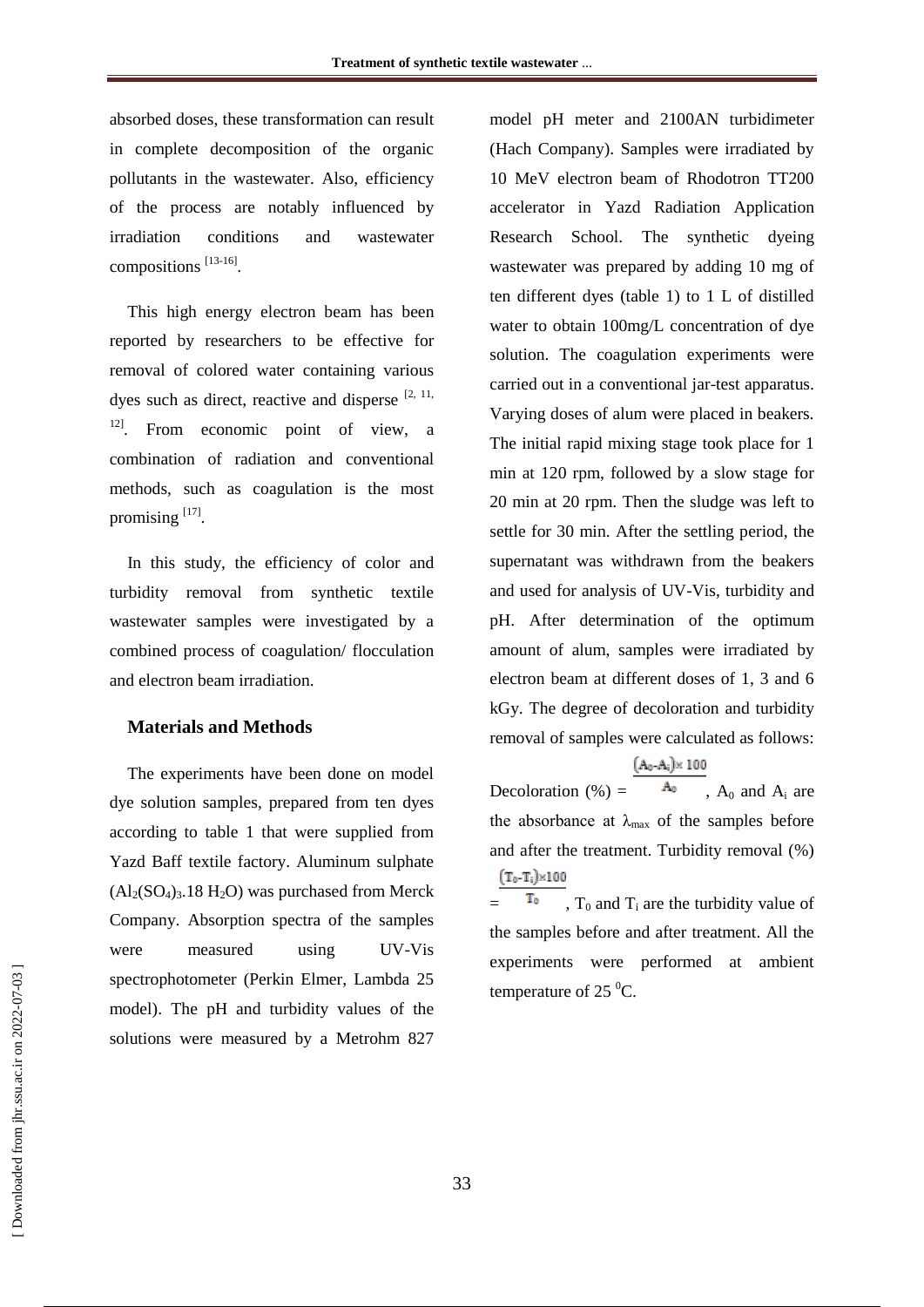| N<br>0. | <b>Reactive</b>      | <b>Disperse</b>          | <b>Direct</b>         | Sulphur                  |
|---------|----------------------|--------------------------|-----------------------|--------------------------|
|         | Remazol navy blue GG | Ariaperse yellow 4GWL    | Direct fast blue B2R  | Sulphur black B          |
|         | Remazol black B      | Allilon red 3BRL         | EV direct red BWS     | -                        |
|         | Indofix red MERB     | Dianix classic black SEG | AMBO direct yellow RL | $\overline{\phantom{0}}$ |

**Table 1:** Dyes were supplied from Yazd Baff factory for preparation of synthetic textile wastewater

#### **Results**

The absorption spectra of synthetic wastewater after coagulation with different amounts of aluminum sulphate are shown in fig.1. Absorption at 540 nm was selected as an index to estimate the decoloration efficiency. It can be seen that characteristic peak value decreased with increasing alum dosage. The results of decoloration efficiency and turbidity removal versus different amounts of Alum are

presented in figs. 2 and 3. According to these figures, the degree of decoloration and turbidity removal of synthetic dye solutions increased when the alum concentration increased and reached 64% and 90% respectively at 112 ppm of alum. The changes in pH values of wastewater versus different amounts of alum are shown in fig. 4. After coagulation process, the pH decreased sharply.



**Figure 1:** Changes of absorption spectra of synthetic wastewater after coagulation with different amount of coagulant(**A**: Initial wastewater, **B**: alum 12 ppm, **C**: alum 37 ppm, **D**: alum 62 ppm, **E**: alum 112 ppm, **F**: alum 187 ppm)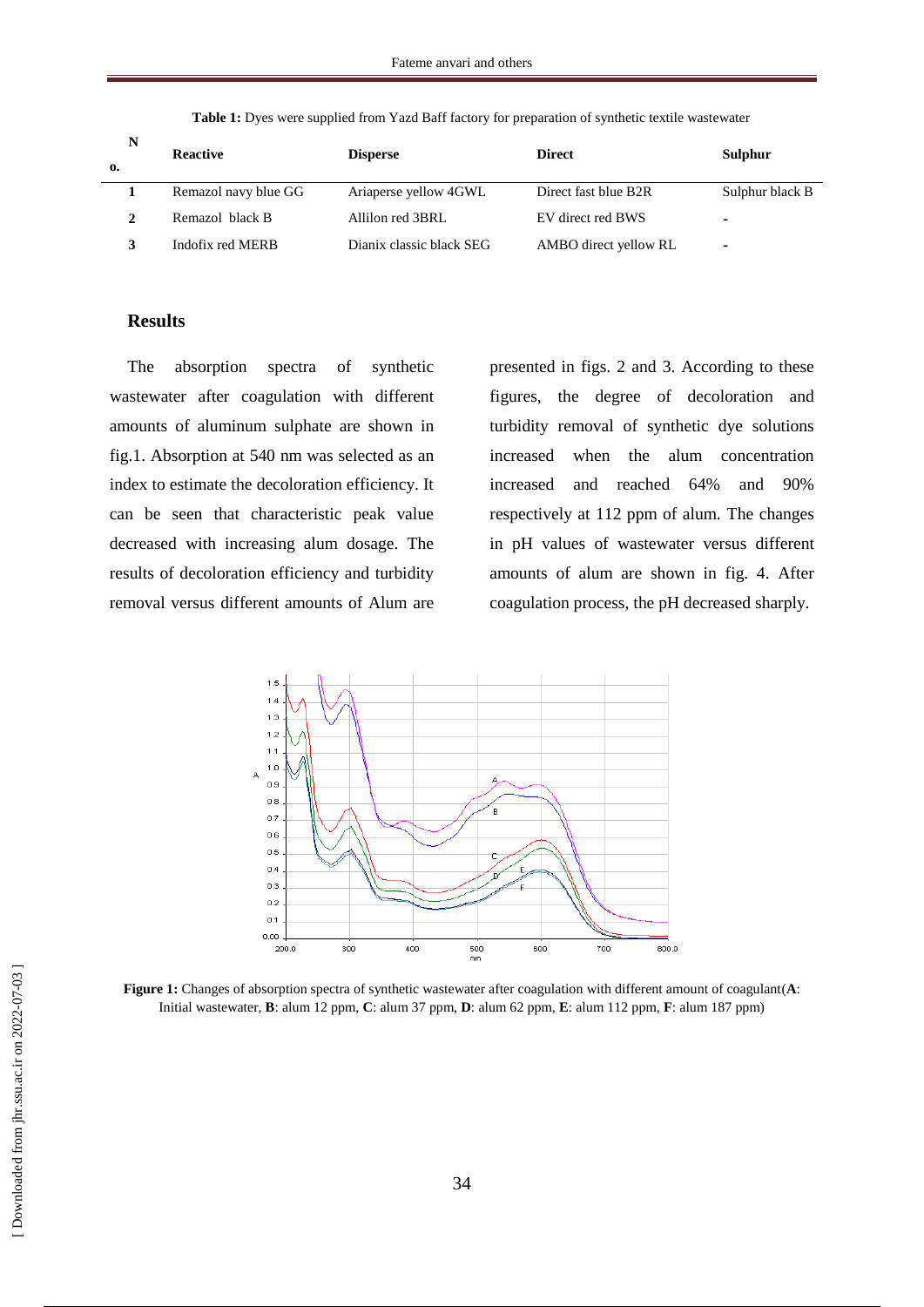



**Figure 2:** Decoloration of synthetic wastewater versus different amounts of alum at ambient temperature

**Figure 3:** Turbidity removal of synthetic wastewater versus different amounts of alum



**Figure 4:** Changes of pH value in synthetic wastewater after Coagulation with different amounts of alum.

At the next stage, treated synthetic wastewater with optimum amount of alum (112 ppm), was irradiated by 10 MeV electron beam at doses of 1, 3 and 6 kGy. After irradiation, decoloration efficiency, variation of pH and absorption spectra has been shown in figs. 5- 7. It is observed that absorbance at 540 nm decreased rapidly by irradiation, because of macromolecules degradation and then decreased slowly with increasing the absorbed dose and degree of decoloration reached to 95%. Experimental results showed that the amount of pH decreased by irradiation and then changed very slowly or remained constant with increasing irradiation dose.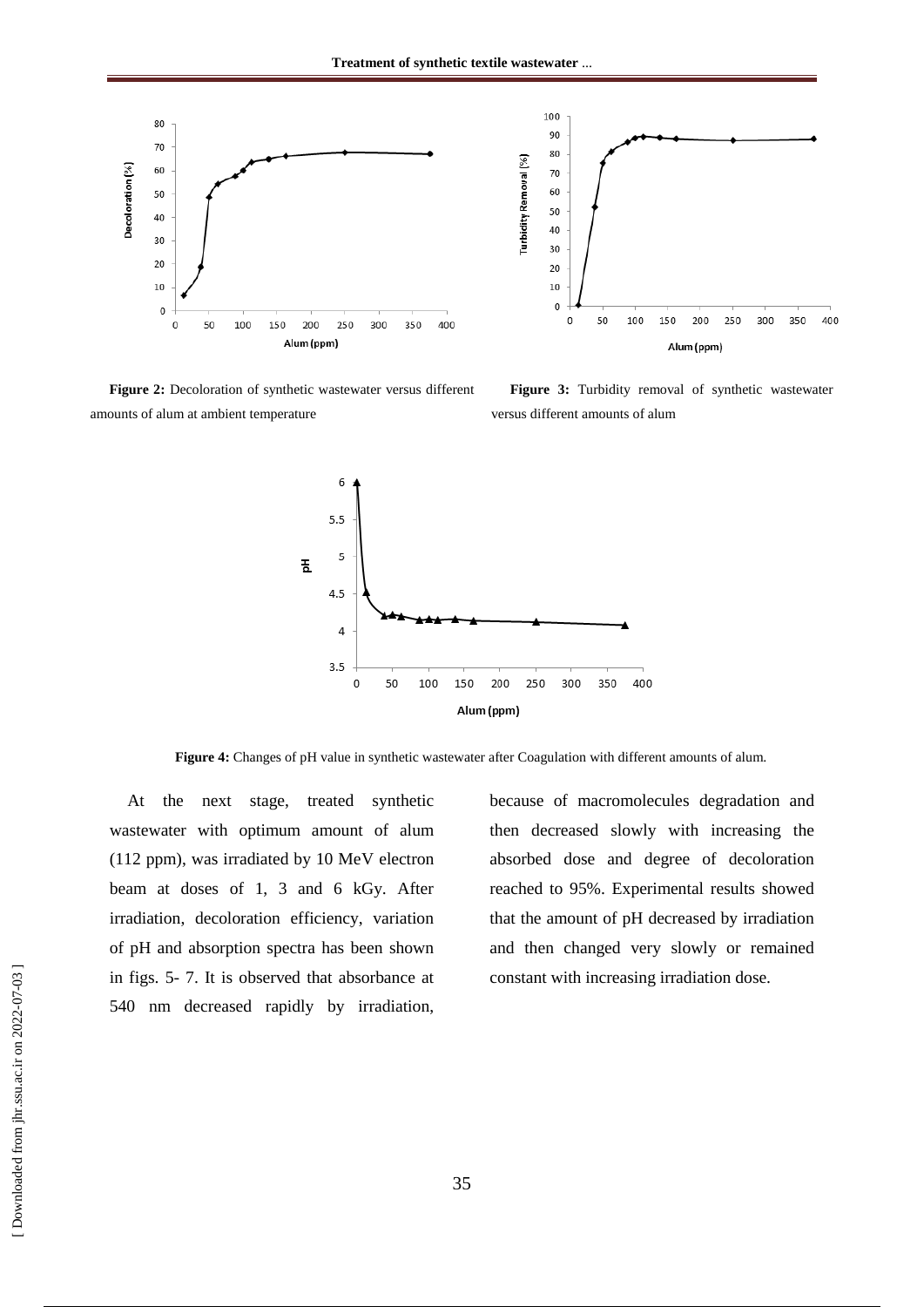



**Figure 6:** Changes of pH value of synthetic wastewater versus absorbed dose



**Figure 7:** Absorption spectra of synthetic wastewater before and after irradiation

(**A:** initial synthetic wastewater, **B:** after coagulation in optimum condition, **C:** after irradiation at 1 kGy, **D:** after irradiation at 3 kGy, **E:** after irradiation at 6 kGy)

#### **Discussion**

Low solubility of disperse dyes increase suspending particles and turbidity in synthetic textile wastewater samples. Coagulation process eliminates suspended particles effectively.

According to figures 2 and 3, decoloration efficiency and turbidity removal increases by increasing the amount of alum and these efficiencies are the most values, %64 and %90 respectively at 112 ppm.

Noticeably, it cannot be observed further color and turbidity reduction when further increase of the alum dosage, which can be explained by the charge neutralization theory.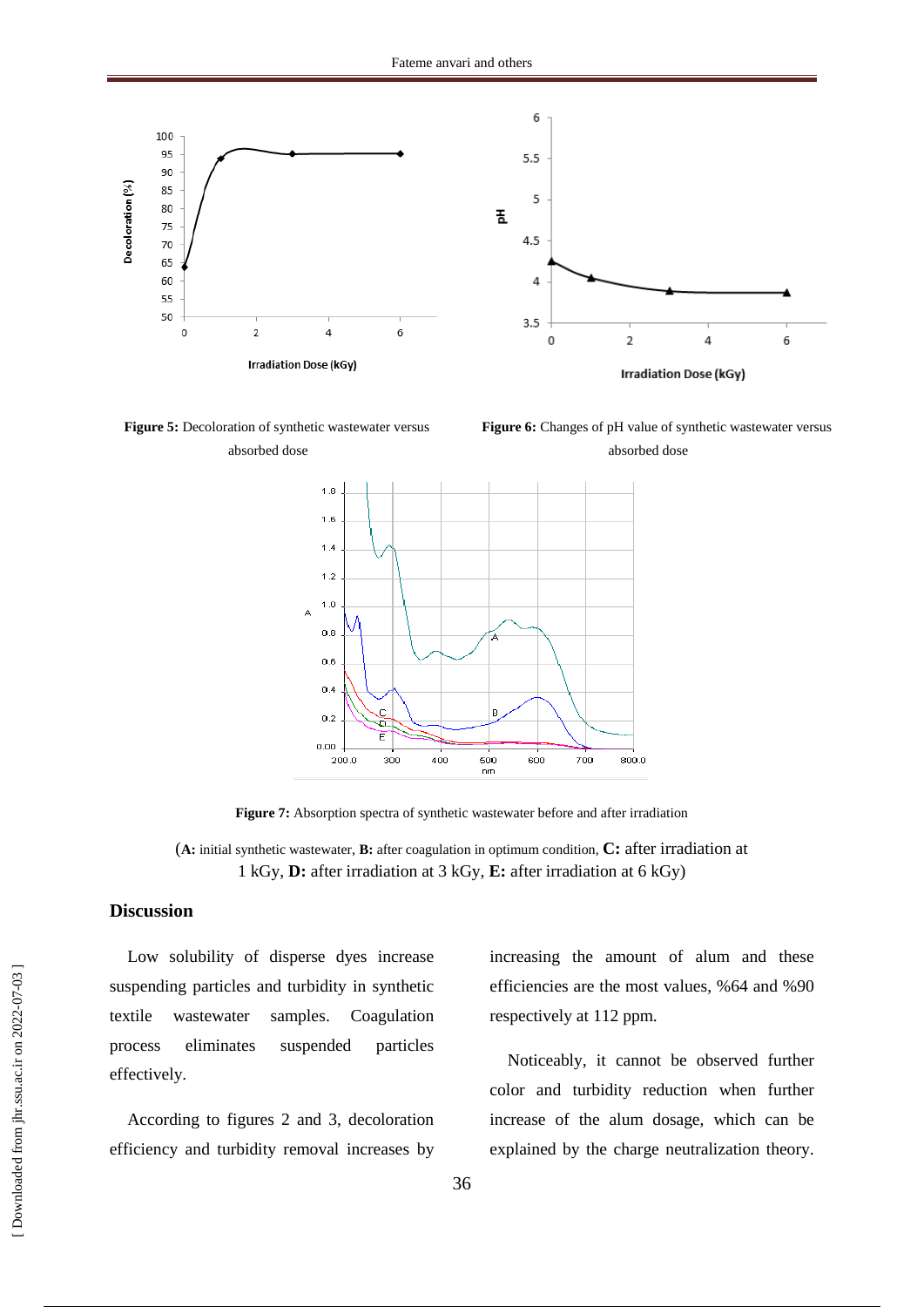When alum is added to the dye solution,  $Al^{3+}$ <sub>(aq)</sub> and its hydrolyzed products interact with negative colloids and neutralize their charges, it results in the colloids destabilization. Over the appropriate dosage, the colloids can absorb the cations and become positively charged, hence, may be stable again as a result of electrical repulsion [7].

In irradiation treatment, as it can be seen in fig. 7, characteristic peak values decreased rapidly with increasing absorbed dose from 0 to 1 kGy and then decreased slowly with increasing absorbed dose.

In all cases, the pH decreased sharply after the first irradiation dose of 1 kGy. Thereafter, the pH values changed very slowly or remained constant with increasing irradiation dose. This suggests that at the beginning of the irradiation, big dye molecules were broken down to middle and smaller organic compounds such as formic acid, acetic acid and other benzoide compounds. If the dye solutions continue to be irradiated by electron beam, the interim compounds react with active species like hydroxyl radicals to be degraded further to inorganic products and pH decreases more remarkably [2, 18-21].

#### **Conclusion**

The above results indicate that a combination of coagulation/flocculation and irradiation of 10 MeV electron beam is so effective for turbidity removal and decoloration. Coagulation process eliminates suspended particles from disperse dyes effectively, while destruction of soluble dye molecules happens by irradiation that considerably increases decoloration efficiency.

#### **References**

- 1. Golob V, Vinder A, Simonic M. Efficiency of the coagulation/ flocculation method for the treatment of dye bath effluent. Dyes and Pigments. 2005; 67(2): 93-7.
- 2. Vahdat A, HajirBahrami S, Arami M, et al. Decoloration and mineralization of reactive dyes using electron beam irradiation, Part I: Effect of the dye structure, concentration and absorbed dose. Radiation Physics and Chemistry. 2012; 81: 851–6.
- 3. Zhao W, Shi H, Wang D. Ozonation of cationic Red X-GRL in aqueous solution: degradation and mechanism. Chemosphere 2004; 57(3): 1189-99.
- 4. Lopez-Grimau V, Gutierrez M C. Decolorization of simulated reactive dyebath effluents by electrochemical oxidation assisted by UV light. Chemosphere. 2005;35(3):80-5.
- 5. Verma A K, Dash R R, Bhunia, P. A review on chemical coagulation/flocculation technologies for removal of color from textile wastewaters, Journal of Environmental Management. 2012; 93(4): 154-68.
- 6. Li W, Hua T, Zhou Q, et al. Treatment of stabilized landfill leachate by the combined process of coagulation/ flocculation and powder activated carbon adsorption. Desalination. 2010; 264(1):56-62.
- 7. Kim S H, Moon B H, Lee H. Effect of pH and dosage on pollutant removal and floc structure during coagulation. Microchemical Journal. 2001; 68(5): 197- 203.